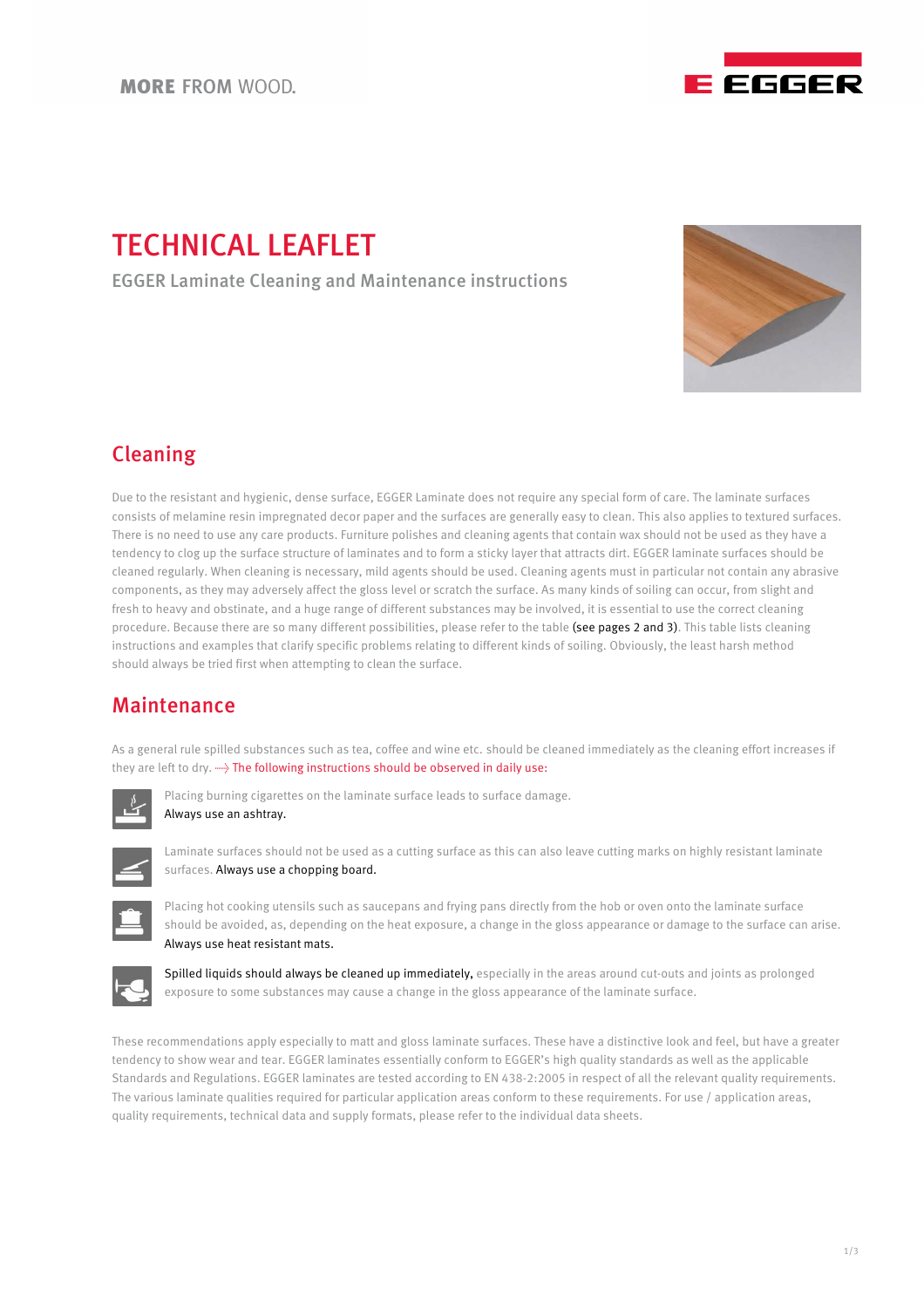### **MORE FROM WOOD.**



→ Warning! EGGER laminate surfaces must be cleaned regularly throughout their service life! There is no need to use any care products! Do not use scouring or abrasive agents (abrasive powders, steel wool), polishes, waxes, furniture cleaners or bleach. Do not use cleaning products which contain strong acids or strong acidic salts, e.g. limescale removers based on formic acid and aminosulphuric acid, drain cleaners, hydrochloric acid, silver cleaners or oven cleaners. When cleaning with solvents: observe the accident prevention regulations! Open the window! No naked flames!

|                                                               |                                                                                                                                                                                                                                                                                                                                                                                                                                                                                                                                                                                                                                                                                                                                                                                                   | $\overline{2}$                                        | $\overline{3}$                                        |                                                                                                                                         | 5 <sub>5</sub>                                                                         | 6 <sup>1</sup>                                                                    | $\overline{7}$                                                                                           | 8 <sup>1</sup>                                                                | 9 <sup>°</sup>                                                                                                            | 10 <sup>°</sup>                                                                                                                          | 11                                                                                                      | 12                                                |
|---------------------------------------------------------------|---------------------------------------------------------------------------------------------------------------------------------------------------------------------------------------------------------------------------------------------------------------------------------------------------------------------------------------------------------------------------------------------------------------------------------------------------------------------------------------------------------------------------------------------------------------------------------------------------------------------------------------------------------------------------------------------------------------------------------------------------------------------------------------------------|-------------------------------------------------------|-------------------------------------------------------|-----------------------------------------------------------------------------------------------------------------------------------------|----------------------------------------------------------------------------------------|-----------------------------------------------------------------------------------|----------------------------------------------------------------------------------------------------------|-------------------------------------------------------------------------------|---------------------------------------------------------------------------------------------------------------------------|------------------------------------------------------------------------------------------------------------------------------------------|---------------------------------------------------------------------------------------------------------|---------------------------------------------------|
| Source of mark<br>(Examples)  ><br>Degree of<br>soiling<br>J. | Dust, Dirt,<br>Dust/<br>Grease<br>mixture,<br>Pencil,<br>Chalk                                                                                                                                                                                                                                                                                                                                                                                                                                                                                                                                                                                                                                                                                                                                    | Chalk residue,<br>Chalk rims<br>(Water rims),<br>Rust | Coffee,<br>Tea,<br>Fruit juice,<br>Sugar<br>solutions | Grease, Oil,<br>Fingermarks,<br>Felt-pen, Marker-<br>pen,<br>Ballpoint pen,<br>Nicotine<br>deposits,<br>(Tar residues),<br>Rubber marks | Wax residues<br>(candle-grease,<br>separating<br>agents for<br>presses),<br>Wax crayon | Lipstick,<br>Shoe polish,<br>Floor polish,<br>Wax polish,<br>All-purpose<br>stick | Bacteriological<br>stains<br>(Soap<br>residues,<br>skin<br>excretions,<br>germs, blood,<br>urine, vomit) | Dark patches<br>appearing<br>after<br>treatment with<br>solvents<br>(streaks) | Water colours,<br>Corrosives,<br>Disperse, Dyes,<br>Water-soluble<br>adhesives,<br>Dispersion media<br>(polyvinylacetate) | Varnishes<br>containing<br>solvents, dyes<br>and adhesives<br>(varnish<br>residues,<br>varnish sprays,<br>colour sprays,<br>marking ink) | Dual-constituent<br>varnishes and<br>adhesives,<br>Synthetic resins<br>(e.g.<br>polyurethane<br>resins) | Silicone,<br>Sealants,<br>Furniture<br>polish     |
| Light recent<br>marks                                         | Use paper towels; soft, clean cloths (dry or damp); sponge or similar.<br>Organic<br>Remove<br>solvents<br>immediately<br>(using water or                                                                                                                                                                                                                                                                                                                                                                                                                                                                                                                                                                                                                                                         |                                                       |                                                       |                                                                                                                                         |                                                                                        |                                                                                   |                                                                                                          |                                                                               |                                                                                                                           |                                                                                                                                          | Organic solventl)                                                                                       | Rub off $\text{dry}$ -<br>use silicone<br>remover |
|                                                               | Important:<br>Streaks usually occur when cleaning with organic solvents, or using cold water,<br>dirty cloths, or window leathers. To avoid dark patches or streaks when cleaning,<br>a hot water rinse is recommended, followed by wiping dry with household paper<br>towels.                                                                                                                                                                                                                                                                                                                                                                                                                                                                                                                    |                                                       |                                                       |                                                                                                                                         |                                                                                        |                                                                                   |                                                                                                          |                                                                               |                                                                                                                           |                                                                                                                                          |                                                                                                         |                                                   |
| Normal soiling,<br>of longer<br>duration                      | Organic solvents,<br>Cleaning is<br>Use clean hot water, clean cloths or towels, soft sponge or brush (e.g. nylon brush).<br>Use normal cleaning agent without abrasive constituent, washing powder (especially heavy duty detergent), liquid soap or hard soap.<br>e.g. acetone,<br>$\rightarrow$ Remove dirt with solution of solution of cleaning agent, or let it soak according to the degree of soiling, then wash off with clean water or glass cleaner.<br>spirits, petrol,<br>before<br>Wipe several times if necessary.<br>trichlorethylene,<br>hardening<br>->>>>>>> Remove all traces of cleaning agent, to prevent streaks developing. With clean, absorbent cloths (or better still, paper towels) wipe the surface dry.<br><b>MEK</b><br>takes place;<br>Change cloths frequently. |                                                       |                                                       |                                                                                                                                         |                                                                                        |                                                                                   |                                                                                                          |                                                                               |                                                                                                                           | possible only<br>Remove at once<br>using water or<br>organic solvent.                                                                    | Silicone<br>remover                                                                                     |                                                   |
|                                                               | When using adhesives or varnishes in<br>Organic solvents (e.g. acetone, spirits, petrol,<br>Additional<br>Water or organic<br>trichlorethylene, MEK). Nail varnish remover.<br>treatment with<br>manufacturing, consultation with the<br>solvent<br>Carefully remove<br>makers is recommended, to discover<br>disinfectant<br>Disinfect as<br>the cleaning agents best suited for<br>wax or paraffin by<br>hand. Avoid<br>removing soiling which might occur<br>appropriate<br>during fabrication.<br>scrapers - use<br>plastic or wooden<br>spatulas. Remove<br>any residue using<br>absorbent paper<br>and flatiron.                                                                                                                                                                            |                                                       |                                                       |                                                                                                                                         |                                                                                        |                                                                                   |                                                                                                          |                                                                               |                                                                                                                           |                                                                                                                                          |                                                                                                         |                                                   |